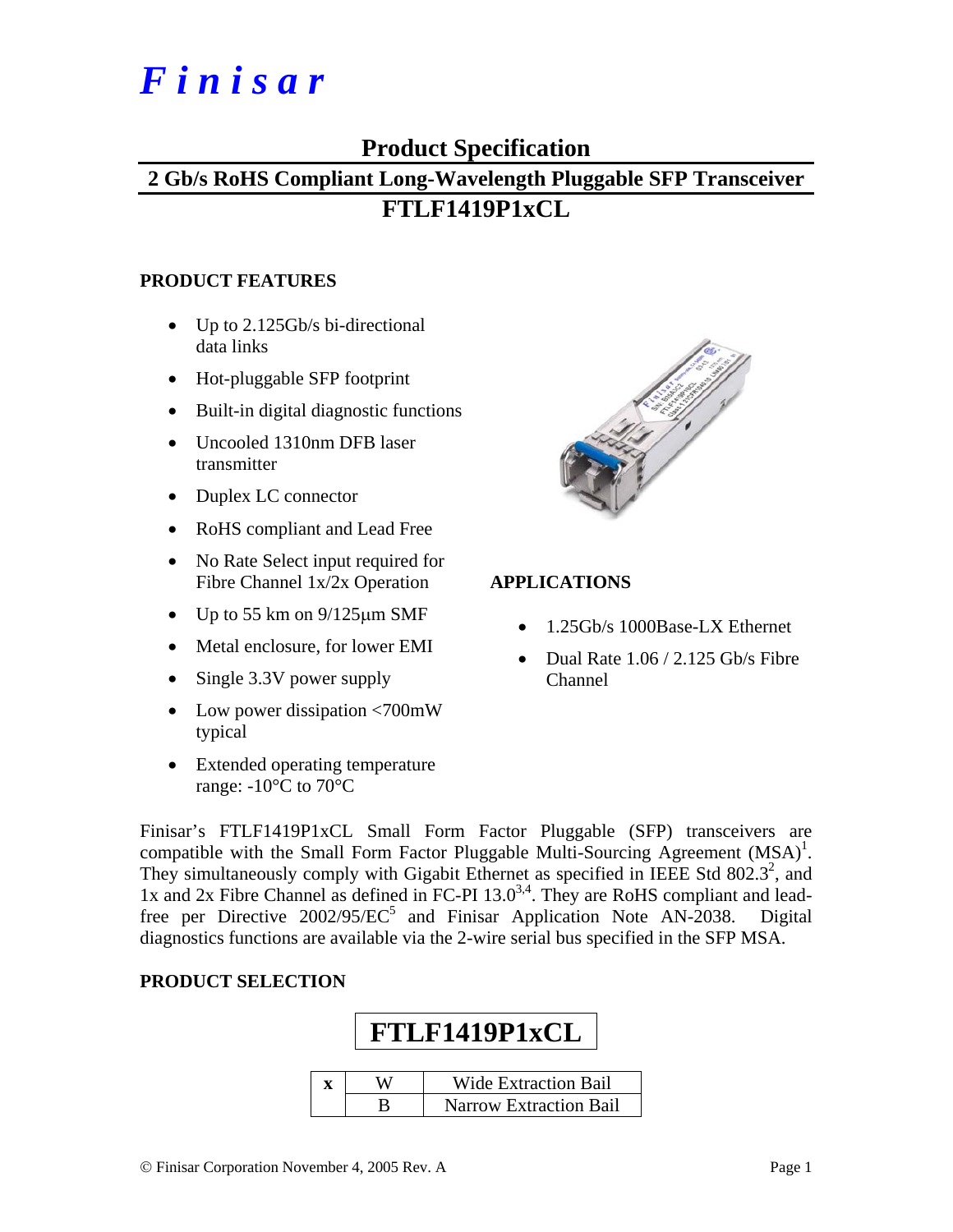#### **I. Pin Descriptions**

| Pin            | <b>Symbol</b>     | <b>Name/Description</b>                                        | Ref. |
|----------------|-------------------|----------------------------------------------------------------|------|
|                | $\rm V_{EET}$     | Transmitter Ground (Common with Receiver Ground)               |      |
| $\overline{2}$ | $T_{FAULT}$       | Transmitter Fault. Not supported.                              |      |
| 3              | $T_{\text{DIS}}$  | Transmitter Disable. Laser output disabled on high or open.    | 2    |
| 4              | $MOD_$ DEF $(2)$  | Module Definition 2. Data line for Serial ID.                  | 3    |
| 5              | $MOD$ $DEF(1)$    | Module Definition 1. Clock line for Serial ID.                 | 3    |
| 6              | $MOD$ $DEF(0)$    | Module Definition 0. Grounded within the module.               | 3    |
| 7              | Rate Select       | No connection required                                         | 4    |
| 8              | LOS               | Loss of Signal indication. Logic 0 indicates normal operation. | 5    |
| 9              | $\rm V_{EER}$     | Receiver Ground (Common with Transmitter Ground)               |      |
| 10             | $\rm V_{EER}$     | Receiver Ground (Common with Transmitter Ground)               |      |
| 11             | $\rm V_{EER}$     | Receiver Ground (Common with Transmitter Ground)               |      |
| 12             | RD-               | Receiver Inverted DATA out. AC Coupled                         |      |
| 13             | $RD+$             | Receiver Non-inverted DATA out. AC Coupled                     |      |
| 14             | $\rm V_{EER}$     | Receiver Ground (Common with Transmitter Ground)               |      |
| 15             | $V_{CCR}$         | Receiver Power Supply                                          |      |
| 16             | $V_{\rm CCT}$     | <b>Transmitter Power Supply</b>                                |      |
| 17             | $\rm V_{\rm EET}$ | Transmitter Ground (Common with Receiver Ground)               |      |
| 18             | $TD+$             | Transmitter Non-Inverted DATA in. AC Coupled.                  |      |
| 19             | TD-               | Transmitter Inverted DATA in. AC Coupled.                      |      |
| 20             | $\rm V_{EET}$     | Transmitter Ground (Common with Receiver Ground)               |      |

Notes:

1. Circuit ground is internally isolated from chassis ground.

2. Laser output disabled on  $T_{DIS} > 2.0V$  or open, enabled on  $T_{DIS} < 0.8V$ .

3. Should be pulled up with 4.7k - 10 kohms on host board to a voltage between 2.0V and 3.6V. MOD\_DEF(0) pulls line low to indicate module is plugged in.

- 4. Finisar FTLFxx21xxxxx transceivers operate between OC-3 and OC-48, 1x and 2x Fibre Channel, and Gigabit Ethernet data rates and respective protocols without active control. Finisar FTLFxx19xxxxx transceivers operate at 1x and 2x Fibre Channel, and Gigabit Ethernet data rates and respective protocols without active control.
- 5. LOS is open collector output. Should be pulled up with 4.7k 10 kohms on host board to a voltage between 2.0V and 3.6V. Logic 0 indicates normal operation; logic 1 indicates loss of signal.



**Pinout of Connector Block on Host Board**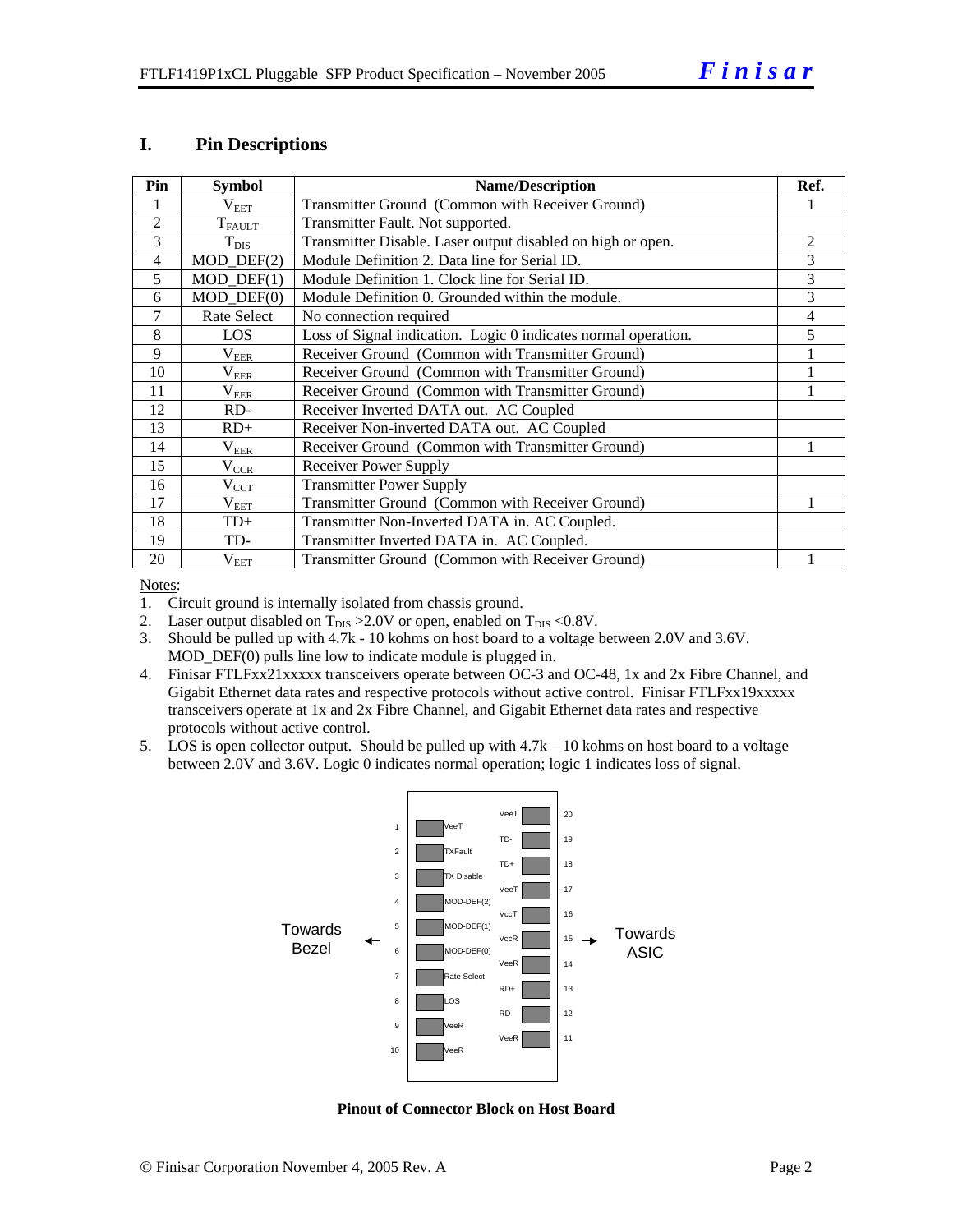#### **II. Absolute Maximum Ratings**

| <b>Parameter</b>                  | <b>Symbol</b> | Min   | Typ | <b>Max</b> | Unit          | Ref. |
|-----------------------------------|---------------|-------|-----|------------|---------------|------|
| Maximum Supply Voltage            | Vcc           | -0.5  |     |            |               |      |
| <b>Storage Temperature</b>        |               | $-40$ |     |            | $\sim$        |      |
| <b>Case Operating Temperature</b> | - OP          | $-10$ |     |            | $\sim$        |      |
| Relative Humidity                 | RH            |       |     |            | $\frac{0}{0}$ |      |

#### **III.** Electrical Characteristics ( $T_{OP}$  = -10 to 70 °C,  $V_{CC}$  = 3.00 to 3.60 Volts)

| <b>Parameter</b>                    | <b>Symbol</b>    | Min         | <b>Typ</b> | <b>Max</b>   | Unit      | Ref.           |
|-------------------------------------|------------------|-------------|------------|--------------|-----------|----------------|
| <b>Supply Voltage</b>               | Vcc              | 3.00        |            | 3.60         | V         |                |
| <b>Supply Current</b>               | <b>Icc</b>       |             | 200        | 300          | mA        |                |
| <b>Transmitter</b>                  |                  |             |            |              |           |                |
| Input differential impedance        | $R_{in}$         |             | 100        |              | Ω         | 2              |
| Single ended data input swing       | Vin, pp          | 250         |            | 1200         | mV        |                |
| <b>Transmit Disable Voltage</b>     | $\rm V_{D}$      | $Vec - 1.3$ |            | <b>Vcc</b>   | V         |                |
| <b>Transmit Enable Voltage</b>      | $V_{EN}$         | Vee         |            | $Vee+0.8$    | V         | 3              |
| <b>Transmit Disable Assert Time</b> |                  |             |            | 10           | <b>us</b> |                |
| <b>Receiver</b>                     |                  |             |            |              |           |                |
| Single ended data output swing      | Vout,pp          | 300         | 400        | 800          | mV        | $\overline{4}$ |
| Data output rise time               | $t_{\rm r}$      |             | 100        | 175          | <b>ps</b> | 5              |
| Data output fall time               | $t_{\rm f}$      |             | 100        | 175          | ps        | 5              |
| <b>LOS</b> Fault                    | $V_{LOS\_fault}$ | $Vec - 0.5$ |            | $Vec_{HOST}$ | V         | 6              |
| <b>LOS Normal</b>                   | $V_{LOS\_norm}$  | Vee         |            | $Vee+0.5$    | V         | 6              |
| Power Supply Rejection              | <b>PSR</b>       | 100         |            |              | mVpp      | $\overline{7}$ |
| Deterministic Jitter Contribution   | $RX \Delta DI$   |             |            | 51.7         | ps        | 8              |
| <b>Total Jitter Contribution</b>    | $RX \Delta TI$   |             |            | 122.4        | ps        |                |

Notes:

- 1. Non condensing.
- 2. Connected directly to TX data input pins. AC coupled thereafter.
- 3. Or open circuit.
- 4. Into 100 ohm differential termination.
- 5.  $20 80 %$
- 6. LOS is LVTTL. Logic 0 indicates normal operation; logic 1 indicates no signal detected.
- 7. Receiver sensitivity is compliant with power supply sinusoidal modulation of 20 Hz to 1.5 MHz up to specified value applied through the recommended power supply filtering network.
- 8. Measured with DJ-free data input signal. In actual application, output DJ will be the sum of input DJ and  $\Delta$  DJ.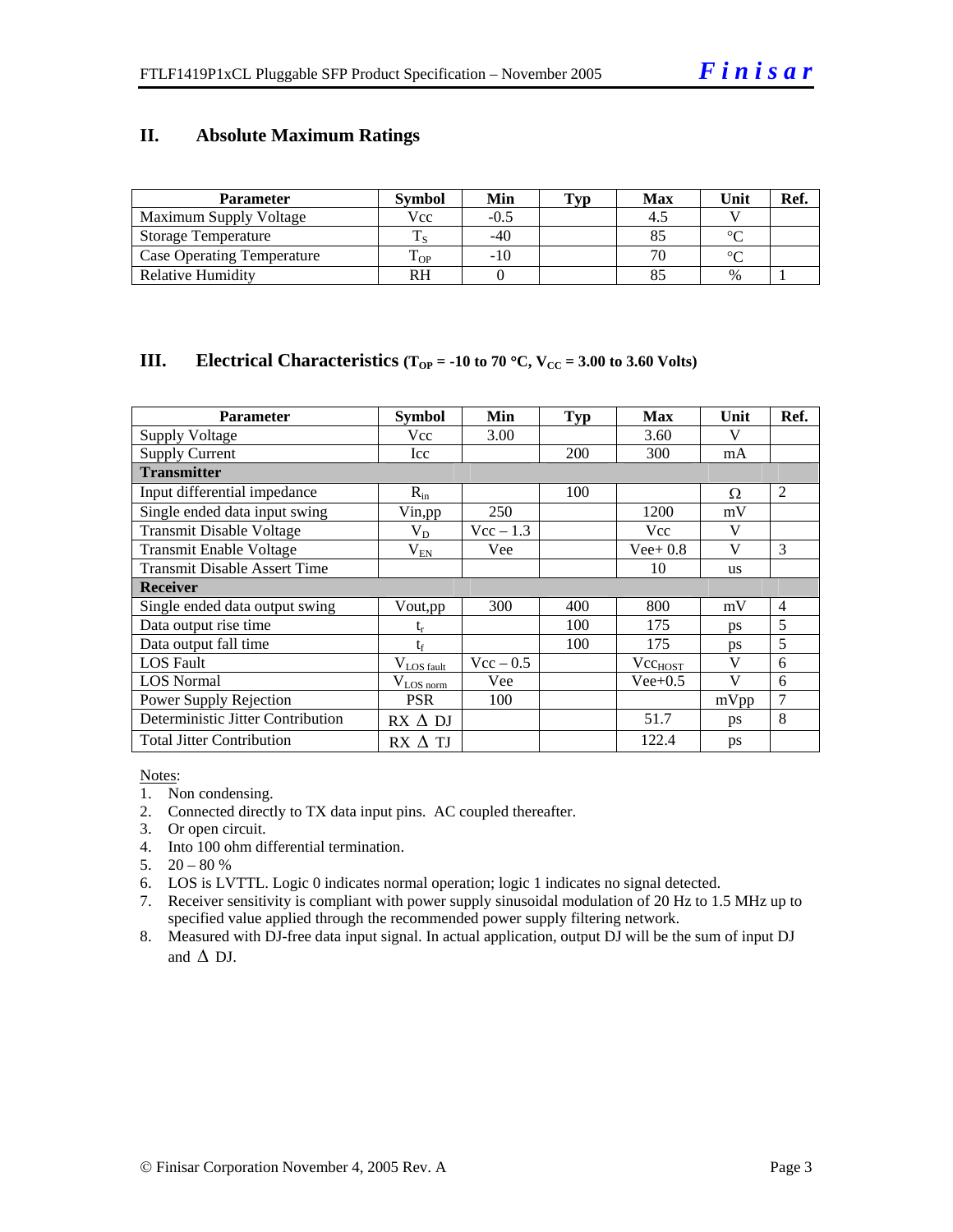| <b>Parameter</b>                    | <b>Symbol</b>     | Min      | <b>Typ</b> | <b>Max</b> | Unit       | Ref.           |
|-------------------------------------|-------------------|----------|------------|------------|------------|----------------|
| <b>Transmitter</b>                  |                   |          |            |            |            |                |
| Output Opt. Power                   | $P_{OUT}$         | $\Omega$ |            | 5          | dBm        | $\overline{1}$ |
| Optical Wavelength                  | λ                 | 1275     |            | 1350       | nm         | $\overline{2}$ |
| Spectral Width (-20dB)              | $\sigma$          |          |            | 1          | nm         | $\overline{2}$ |
| <b>Optical Modulation Amplitude</b> | <b>OMA</b>        | 174      |            |            | μW         | 2,3            |
| <b>Sidemode Supression Ratio</b>    | <b>SSR</b>        | 30       |            |            | dB         |                |
| <b>Optical Rise/Fall Time</b>       | $t_r / t_f$       |          |            | 160        | ps         | $\overline{4}$ |
| <b>Relative Intensity Noise</b>     | <b>RIN</b>        |          |            | $-120$     | dB/Hz      |                |
| <b>Optical Extinction Ratio</b>     | ER                | 9        |            |            | dB         |                |
| Deterministic Jitter Contribution   | TX ADJ            |          |            | 56.5       | ps         | 5              |
| <b>Total Jitter Contribution</b>    | TX ATJ            |          |            | 119        | ps         |                |
| <b>Receiver</b>                     |                   |          |            |            |            |                |
| Average Rx Sensitivity @ 2.125      | $R_{SENS1}$       |          |            | $-21$      | dBm        | 6, 7           |
| Gb/s (2X Fibre Channel)             |                   |          |            |            |            |                |
| Average Rx Sensitivity @ 1.25 Gb/s  | $R_{\rm SENS2}$   |          |            | $-22$      | dBm        | 6, 7           |
| (Gigabit Ethernet)                  |                   |          |            |            |            |                |
| Average Rx Sensitivity @ 1.06 Gb/s  | $R_{SENS1}$       |          |            | $-22$      | dBm        | 6, 7           |
| (1X Fibre Channel)                  |                   |          |            |            |            |                |
| Maximum Input Power                 | $P_{MAX}$         | $\Omega$ |            |            | dBm        |                |
| Receiver Elec. 3 dB cutoff freq.    |                   |          |            | 1500       | <b>MHz</b> |                |
| <b>Optical Center Wavelength</b>    | $\lambda_{\rm C}$ | 1270     |            | 1600       | nm         |                |
| <b>Return Loss</b>                  |                   | 12       |            |            | dB         |                |
| <b>LOS De-Assert</b>                | LOS <sub>D</sub>  |          | $-23$      | $-19$      | dBm        |                |
| <b>LOS</b> Assert                   | LOS <sub>A</sub>  | $-30$    | $-25$      |            | dBm        |                |
| <b>LOS</b> Hysteresis               |                   | 0.5      |            |            | dB         |                |

#### **IV.** Optical Characteristics ( $T_{OP} = -10$  to 70 °C,  $V_{CC} = 3.00$  to 3.60 Volts)

Notes:

- 1. Class 1 Laser Safety per FDA/CDRH and EN (IEC) 60825 regulations.
- 2. Meets curves in FC-PI 13.0 Figures 18 and 19, which allow trade-off between wavelength, spectral width and OMA.
- 3. Equivalent extinction ratio specification for Fibre Channel. Allows smaller ER at higher average power.
- 4. Unfiltered, 20-80%. Complies with FC 1x and 2x eye mask when filtered.
- 5. Measured with DJ-free data input signal. In actual application, output DJ will be the sum of input DJ and  $\triangle$  DJ.
- 6. Measured with conformance signals defined in FC-PI 13.0 specifications.
- 7. As measured with 9dB extinction ratio. Measured with a PRBS  $2^7$ -1 test pattern.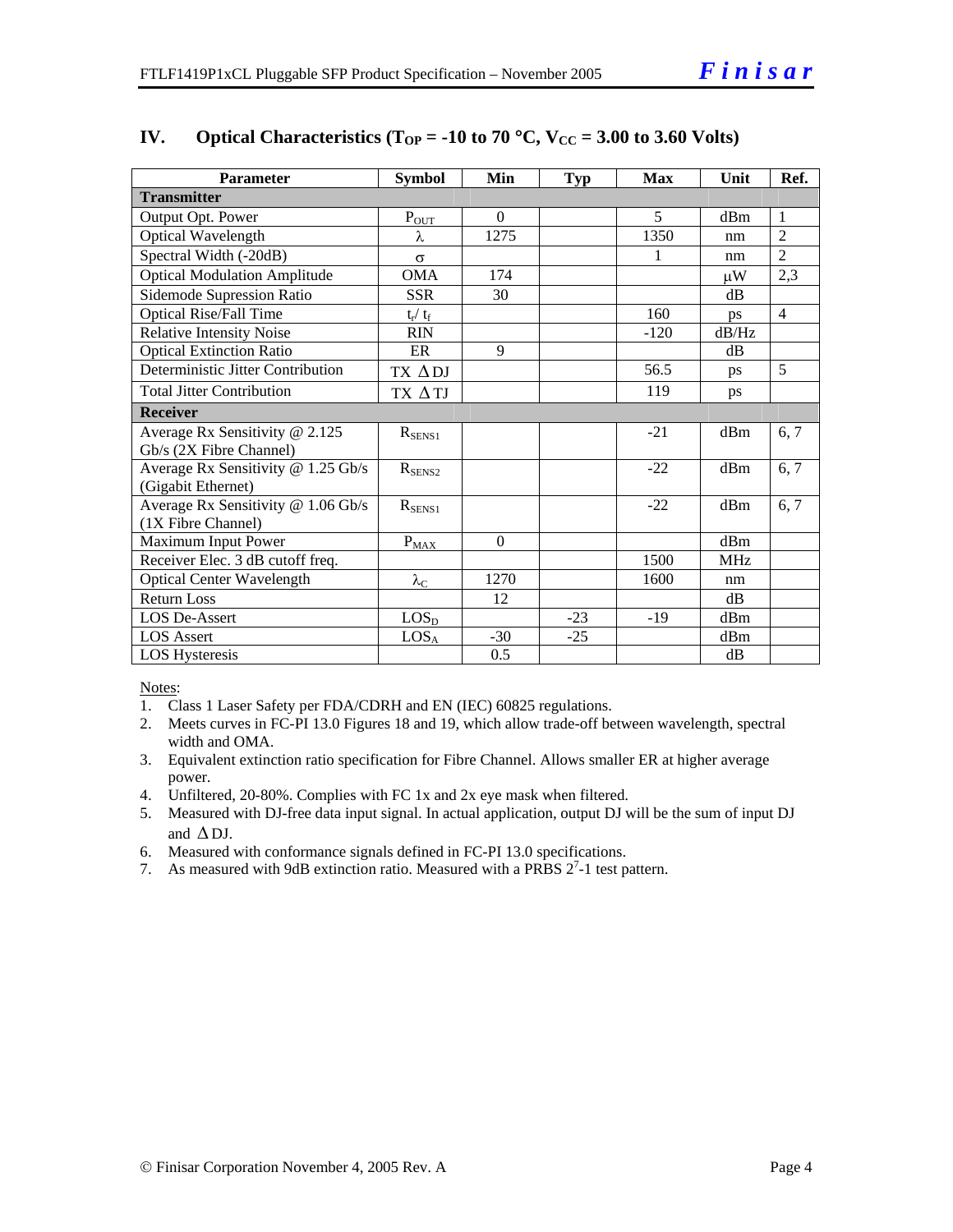#### **V. General Specifications**

| <b>Parameter</b>                     | <b>Symbol</b> | Min  | Typ  | <b>Max</b> | <b>Units</b> | Ref. |
|--------------------------------------|---------------|------|------|------------|--------------|------|
| Data Rate                            | <b>BR</b>     | 1062 |      | 2125       | Mb/sec       |      |
| <b>Bit Error Rate</b>                | <b>BER</b>    |      |      | $10^{-12}$ |              |      |
| Max. Supported Link Length on        | $L_{MAX1}$    |      | 52.5 |            | km           | 3, 4 |
| $9/125 \mu m$ SMF @ 2X Fibre Channel |               |      |      |            |              |      |
| Max. Supported Link Length on        | $L_{MAX2}$    |      | 55   |            | km           | 3, 4 |
| $9/125 \mu m$ SMF @ Gigabit Ethernet |               |      |      |            |              |      |

Notes:

- 1. Gigabit Ethernet and 1x/2x Fibre Channel compliant.
- 2. Tested with a PRBS  $2^7$ -1 test pattern.
- 3. Dispersion limited per FC-PI Rev. 13

4. Attenuation of 0.40 dB/km is used for the link length calculations. Distances are indicative only. Please refer to the Optical Specifications in Table IV to calculate a more accurate link budget based on specific conditions in your application.

#### **VI. Environmental Specifications**

Finisar 1310nm SFP transceivers have an extended operating temperature range from  $-10^{\circ}$ C to  $+70^{\circ}$ C case temperature.

| <b>Parameter</b>                  | Svmbol            | Min   | $\mathbf{T}_{\mathbf{V}\mathbf{p}}$ | Max | Units   | Ref. |
|-----------------------------------|-------------------|-------|-------------------------------------|-----|---------|------|
| <b>Case Operating Temperature</b> | $\mathbf{L}_{OD}$ | $-10$ |                                     | 70  | $\circ$ |      |
| Storage Temperature               | ᠇᠇<br>$\pm$ sto   | -40   |                                     | Ō.  | $\sim$  |      |

#### **VII. Regulatory Compliance**

Finisar transceivers are Class 1 Laser Products and comply with US FDA regulations. These products are certified by TÜV and CSA to meet the Class 1 eye safety requirements of EN (IEC) 60825 and the electrical safety requirements of EN (IEC) 60950. Copies of certificates are available at Finisar Corporation upon request.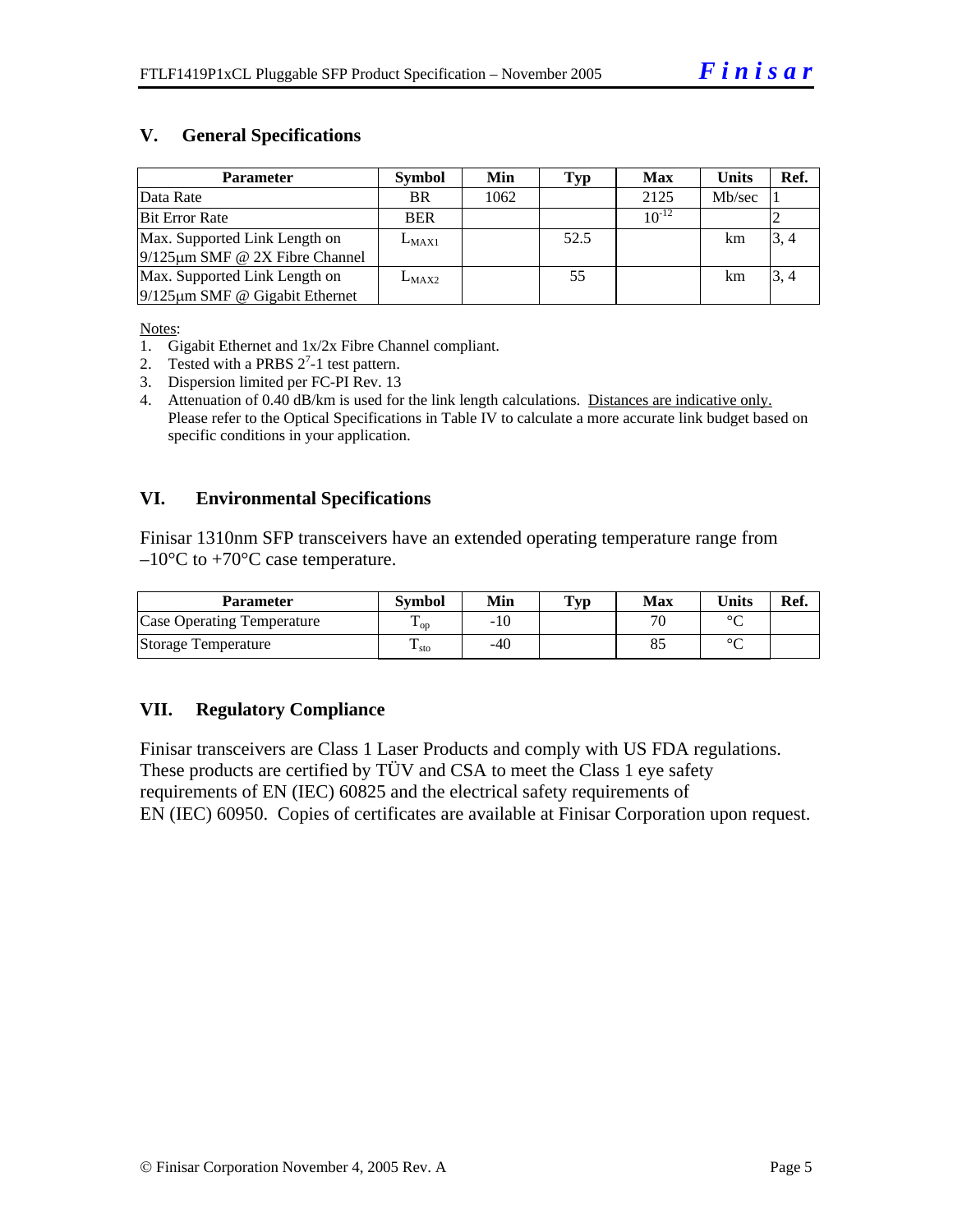#### **VIII. Digital Diagnostic Functions**

Finisar FTLF1419P1xCL SFP transceivers support the 2-wire serial communication protocol as defined in the SFP  $MSA<sup>3</sup>$ .

The standard SFP serial ID provides access to identification information that describes the transceiver's capabilities, standard interfaces, manufacturer, and other information.

Additionally, Finisar SFP transceivers provide a unique enhanced digital diagnostic monitoring interface, which allows real-time access to device operating parameters such as transceiver temperature, laser bias current, transmitted optical power, received optical power and transceiver supply voltage. It also defines a sophisticated system of alarm and warning flags, which alerts end-users when particular operating parameters are outside of a factory set normal range.

The SFP MSA defines a 256-byte memory map in  $E^2$ PROM that is accessible over a 2-wire serial interface at the 8 bit address 1010000X (A0h). The digital diagnostic monitoring interface makes use of the 8 bit address 1010001X (A2h), so the originally defined serial ID memory map remains unchanged. The interface is identical to, and is thus fully backward compatible with both the GBIC Specification and the SFP Multi Source Agreement. The complete interface is described in Finisar Application Note AN-2030: "Digital Diagnostics Monitoring Interface for SFP Optical Transceivers".

The operating and diagnostics information is monitored and reported by a Digital Diagnostics Transceiver Controller (DDTC) inside the transceiver, which is accessed through a 2-wire serial interface. When the serial protocol is activated, the serial clock signal (SCL, Mod Def 1) is generated by the host. The positive edge clocks data into the  $SFP$  transceiver into those segments of the  $E^2$ PROM that are not write-protected. The negative edge clocks data from the SFP transceiver. The serial data signal (SDA, Mod Def 2) is bi-directional for serial data transfer. The host uses SDA in conjunction with SCL to mark the start and end of serial protocol activation. The memories are organized as a series of 8-bit data words that can be addressed individually or sequentially.

For more information, please see the SFP MSA documentation<sup>3</sup> or Finisar Application Note AN-2030.

Digital diagnostics for the FTLF1419P1xCL are externally calibrated by default.

Please note that evaluation board FDB-1018 is available with Finisar ModDEMO software that allows simple to use communication over the 2-wire serial interface.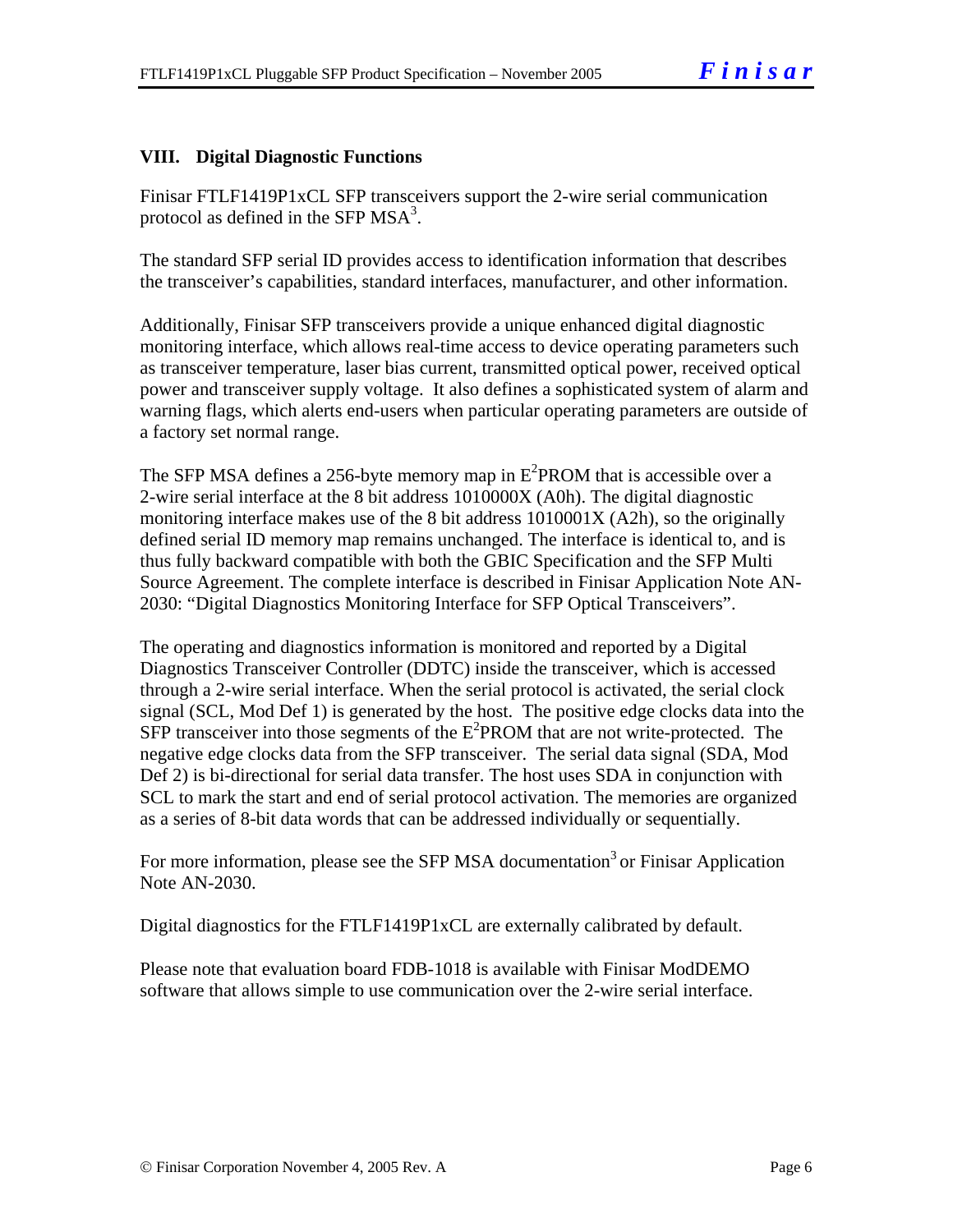#### **IX. Mechanical Specifications**

Finisar's Small Form Factor Pluggable (SFP) transceivers are compatible with the dimensions defined by the SFP Multi-Sourcing Agreement (MSA)<sup>3</sup>.



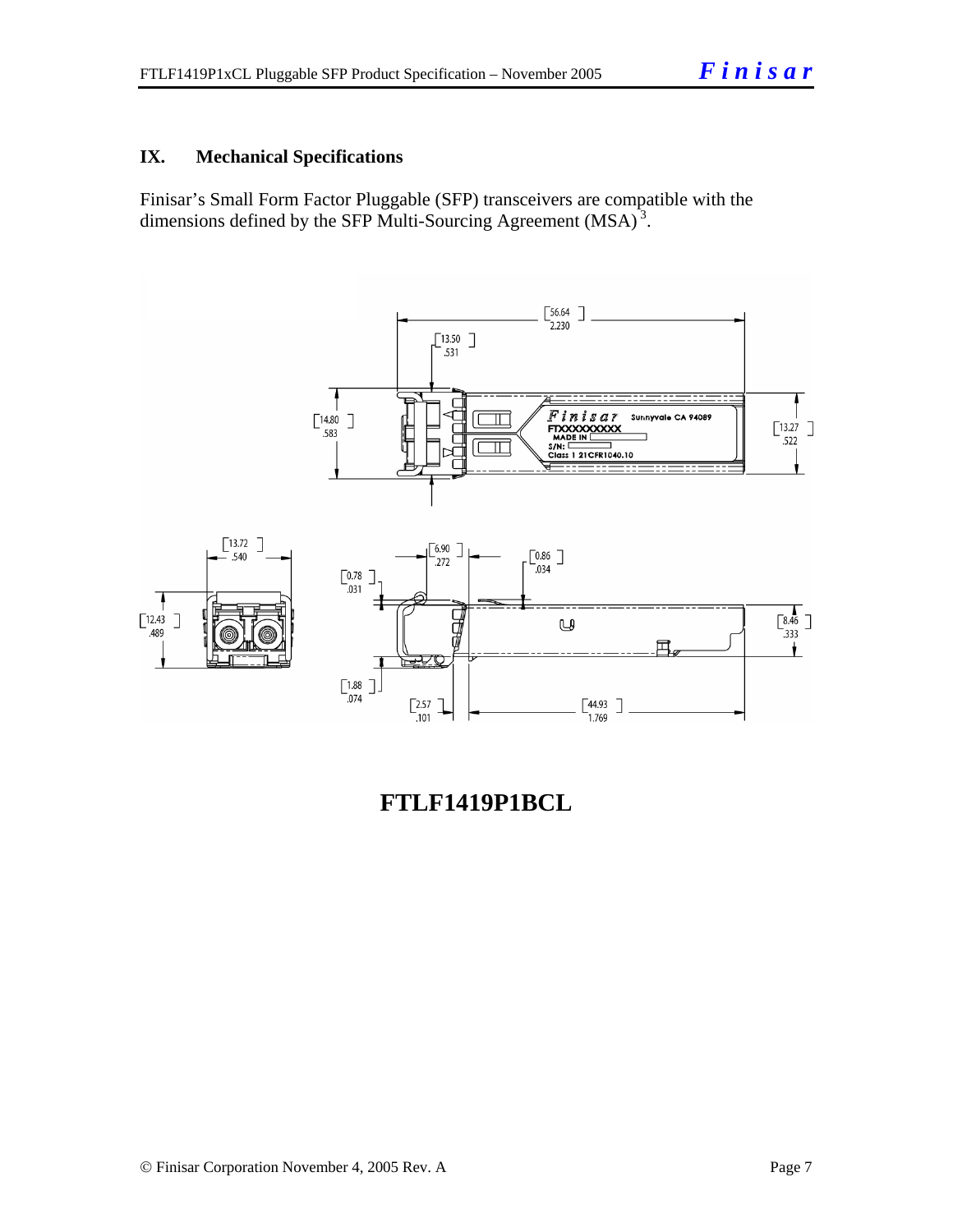



**FTLF1419P1WCL**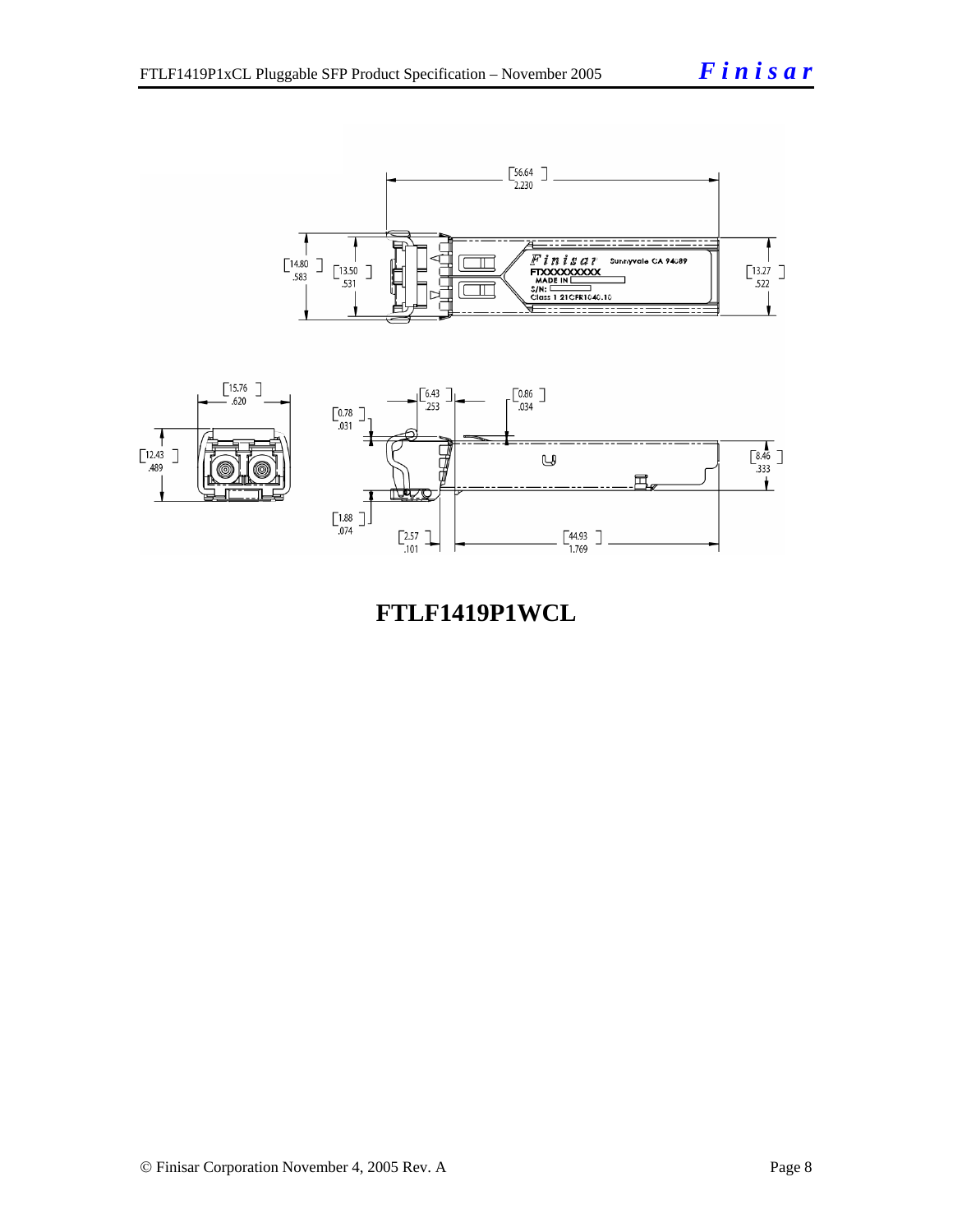### **X. PCB Layout and Bezel Recommendations**

 $\hat{\triangle}$ Through Holes are Unplated  $\Delta$  for and Basic Dimension Established by Customer  $\frac{1}{2}$ Rads and Vias are Chassis Ground, 11 Places

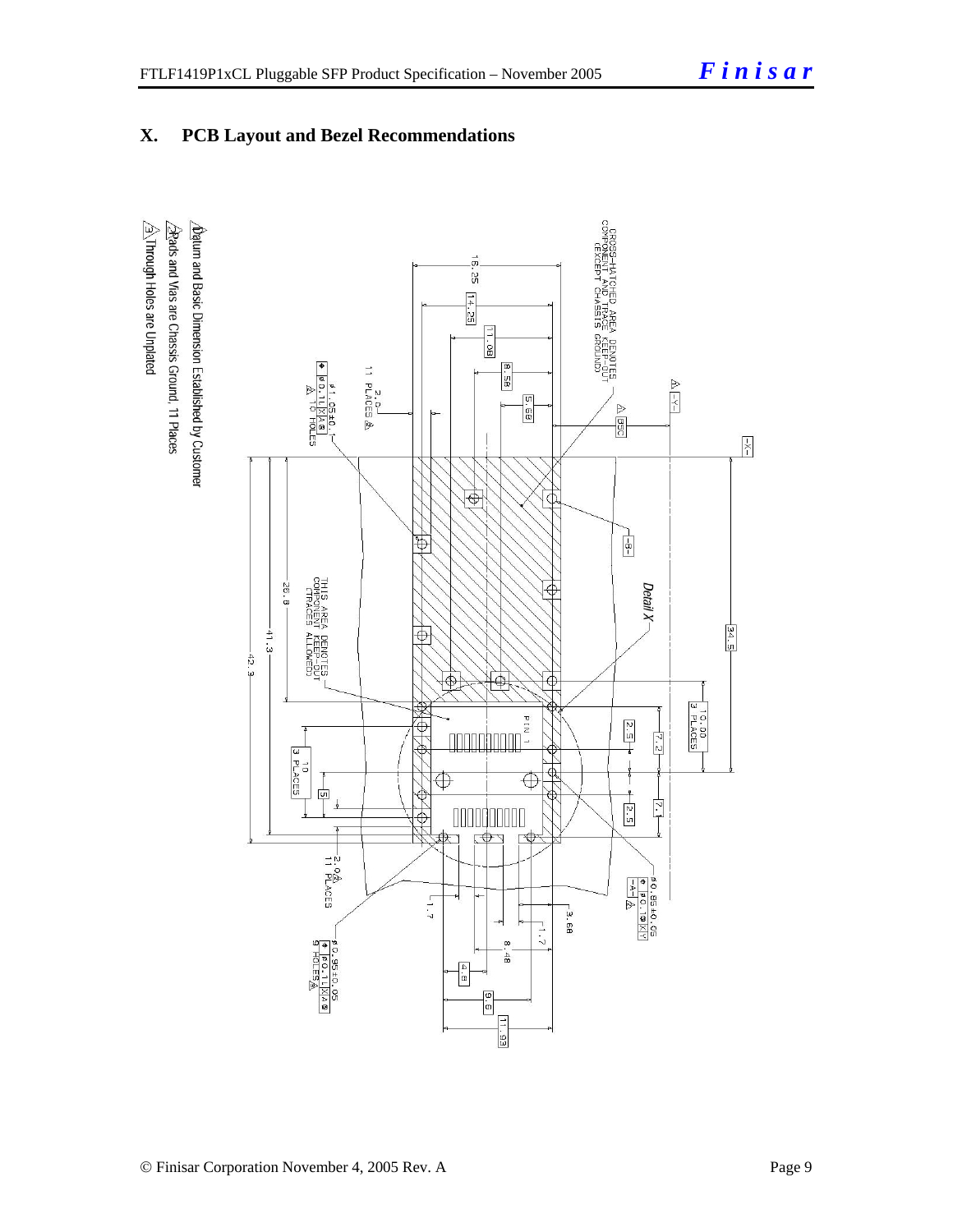





- $\triangle$  MINIMUM PITCH ILLUSTRATED, ENGLISH DIMENSIONS ARE FOR REFERENCE ONLY
- 2. NOT RECOMMENDED FOR PCI EXPANSION CARD APPLICATIONS